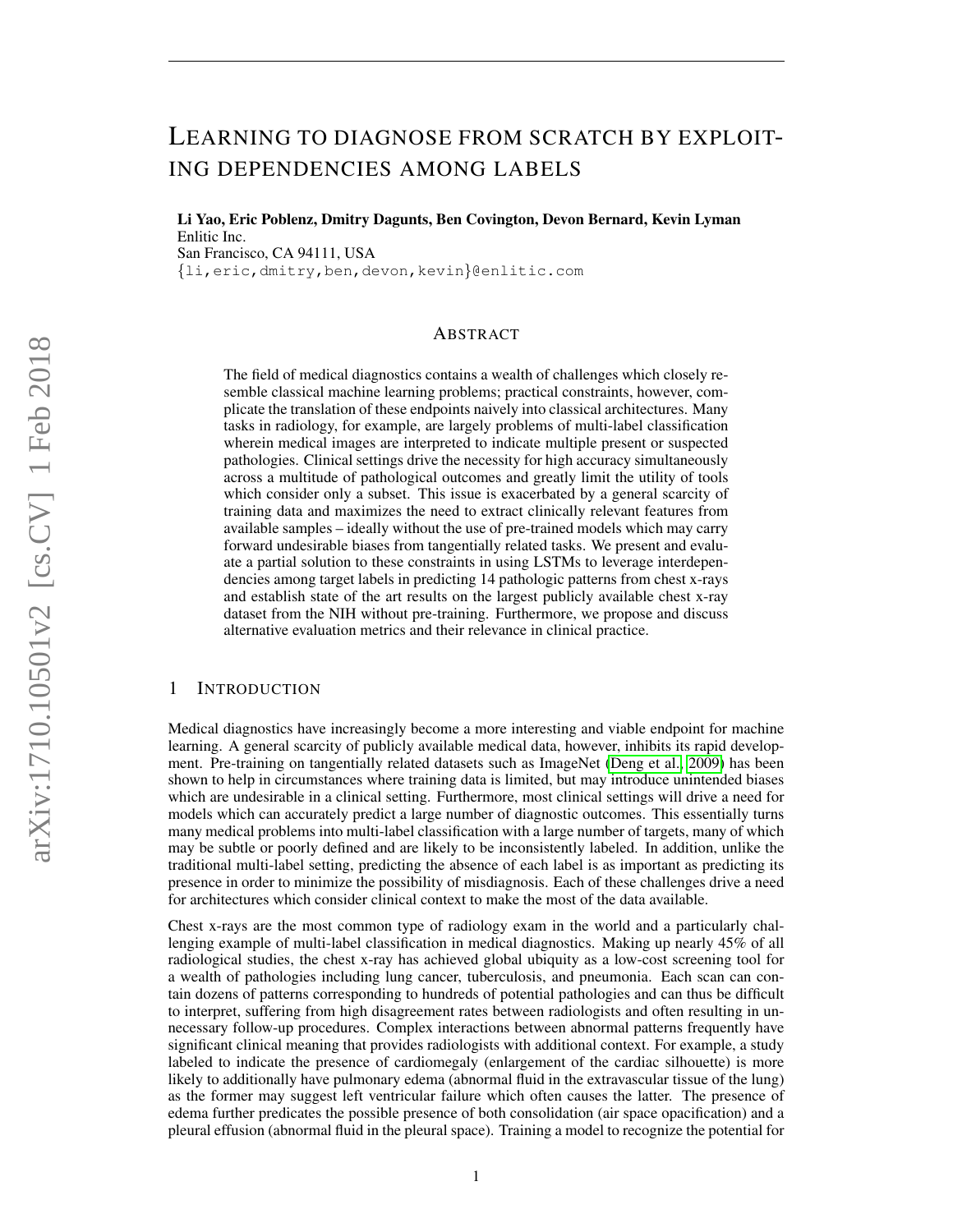these interdependencies could enable better prediction of pathologic outcomes across all categories while maximizing the data utilization and its statistical efficiency.

Among the aforementioned challenges, this work firstly addresses the problem of predicting multiple labels simultaneously while taking into account their conditional dependencies during both the training and the inference. Similar problems have been raised and analyzed in the work of [Wang](#page-11-0) [et al.](#page-11-0) [\(2016\)](#page-11-0); [Chen et al.](#page-9-1) [\(2017\)](#page-9-1) with the application of image tagging, both outside the medical context. The work of [Shin et al.](#page-10-0) [\(2016\)](#page-10-0); [Wang et al.](#page-11-1) [\(2017\)](#page-11-1) for chest x-ray annotations are closest to ours. All of them utilize out-of-the-box decoders based on recurrent neural networks (RNNs) to sequentially predict the labels. Such a naive adoption of RNNs is problematic and often fails to attend to peculiarities of the medical problem in their design, which we elaborate on in Section [2.3](#page-2-0) and Section [3.3.1.](#page-5-0)

In addition, we hypothesize that the need for pre-training may be safely removed when there are sufficient medical data available. To verify this, all our models are trained from scratch, without using any extra data from other domains. We directly compare our results with those of [Wang et al.](#page-11-1) [\(2017\)](#page-11-1) that are pre-trained on ImageNet. Furthermore, to address the issue of clinical interpretability, we juxtapose a collection of alternative metrics along with those traditionally used in machine learning, all of which are reported in our benchmark.

## 1.1 MAIN CONTRIBUTIONS

This work brings state-of-the-art machine learning models to bear on the problem of medical diagnosis with the hope that this will lead to better patient outcomes. We have advanced the existing research in three orthogonal directions:

- This work experimentally verifies that without pre-training, a carefully designed baseline model that ignores the label dependencies is able to outperform the pre-trained state-ofthe-art by a large margin.
- A collection of metrics is investigated for the purpose of establishing clinically relevant and interpretable benchmarks for automatic chest x-ray diagnosis.
- We propose to explicitly exploit the conditional dependencies among abnormality labels for better diagnostic results. Existing RNNs are purposely modified to accomplish such a goal. The results on the proposed metrics consistently indicate their superiority over models that do not consider interdependencies.

# 2 RELATED WORK

## 2.1 NEURAL NETWORKS IN MEDICAL IMAGING

The present work is part of a recent effort to harness advances in Artificial Intelligence and machine learning to improve computer-assisted diagnosis in medicine. Over the past decades, the volume of clinical data in machine-readable form has grown, particularly in medical imaging. While previous generations of algorithms struggled to make effective use of this high-dimensional data, modern neural networks have excelled at such tasks. Having demonstrated their superiority in solving difficult problems involving natural images and videos, recent surveys from [Litjens et al.](#page-10-1) [\(2017\)](#page-10-1); [Shen](#page-10-2) [et al.](#page-10-2) [\(2017\)](#page-10-2); [Qayyum et al.](#page-10-3) [\(2017\)](#page-10-3) suggest that they are rapidly becoming the "de facto" standard for classification, detection, and segmentation tasks with input modalities such as CT, MRI, x-ray, and ultrasound. As further evidence, models based on neural networks dominate the leaderboard in most medical imaging challenges  $1,2$ .

Most successful applications of neural networks to medical images rely to a large extent on convolutional neural networks (ConvNets), which were first proposed in [LeCun et al.](#page-10-4) [\(1998\)](#page-10-4). This comes as no surprise since ConvNets are the basis of the top performing models for natural image understanding. For abnormality detection and segmentation, the most popular variants are UNets from [Ronneberger et al.](#page-10-5) [\(2015\)](#page-10-5) and VNets from [Milletari et al.](#page-10-6) [\(2016\)](#page-10-6), both built on the idea of fully

<sup>1</sup><https://grand-challenge.org>

<sup>2</sup><https://www.kaggle.com/c/data-science-bowl-2017>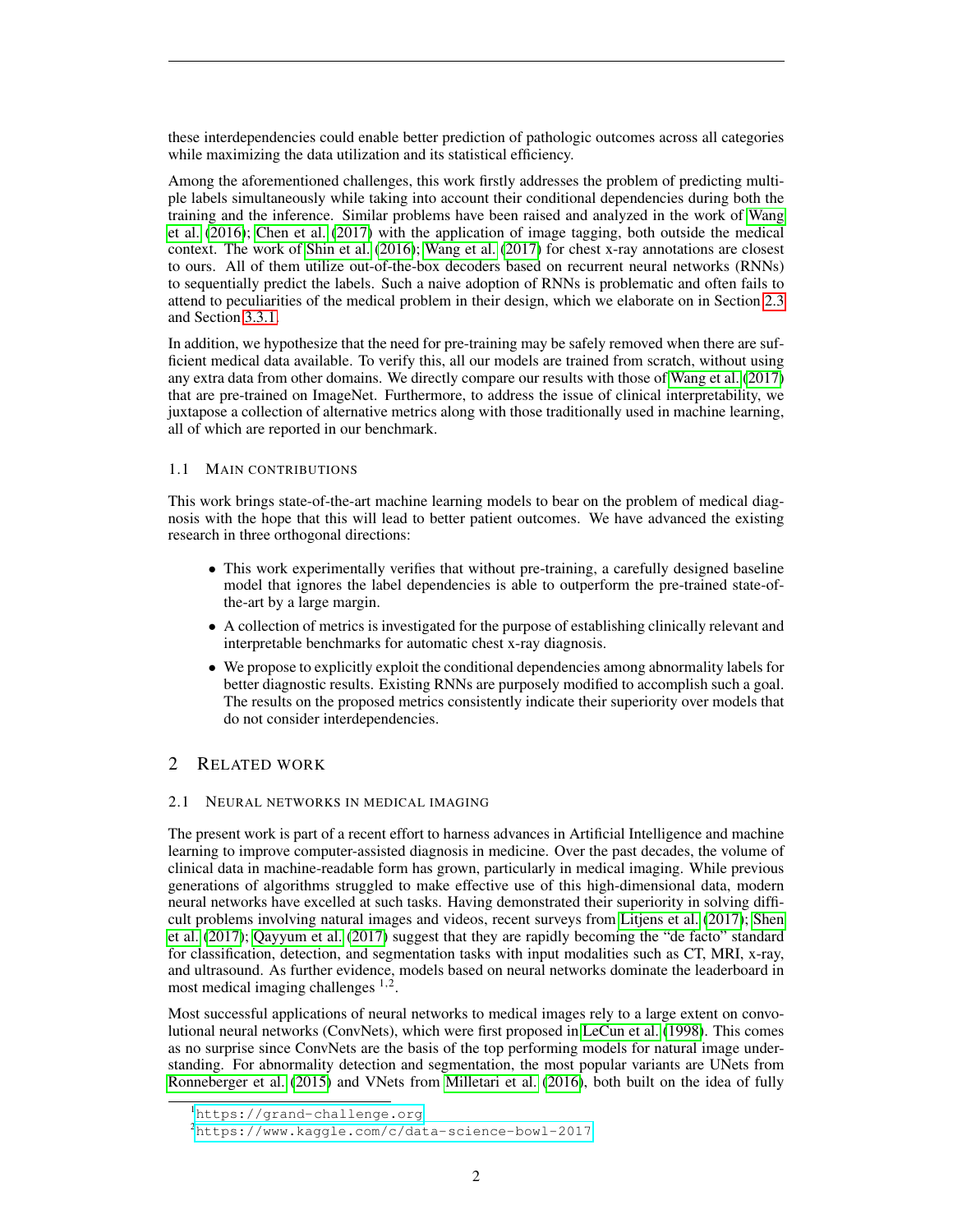convolutional neural networks introduced in [Long et al.](#page-10-7) [\(2015\)](#page-10-7). For classification, representative examples of neural network-based models from the medical literature include: [Esteva et al.](#page-9-2) [\(2017\)](#page-9-2) for skin cancer classification, [Gulshan et al.](#page-9-3) [\(2016\)](#page-9-3) for diabetic retinopathy, [Lakhani & Sundaram](#page-10-8) [\(2017\)](#page-10-8) for pulmonary tuberculosis detection in x-rays, and [Huang et al.](#page-10-9) [\(2017b\)](#page-10-9) for lung cancer diagnosis with chest CTs. All of the examples above employed 2D or 3D ConvNets and all of them provably achieved near-human level performance in their particular setup. Our model employs a 2D ConvNet as an image encoder to process chest x-rays.

## 2.2 MULTI-LABEL CLASSIFICATION

Given a finite set of possible labels, the multi-label classification problem is to associate each instance with a subset of those labels. Being relevant to applications in many domains, a variety of models have been proposed in the literature. The simplest approach, known as binary relevance, is to break the multi-label classification problem into independent binary classification problems, one for each label. A recent example from the medical literature is [Wang et al.](#page-11-1) [\(2017\)](#page-11-1). The appeal of binary relevance is its simplicity and the fact that it allows one to take advantage of a rich body of work on binary classification. However, it suffers from a potentially serious drawback: the assumption that the labels are independent. For many applications, such as the medical diagnostic application motivating this work, there are significant dependencies between labels that must be modeled appropriately in order to maximize the performance of the classifier.

Researchers have sought to model inter-label dependencies by making predictions over the label power set (e.g. [Tsoumakas & Vlahavas](#page-11-2) [\(2007\)](#page-11-2) and [Read et al.](#page-10-10) [\(2008\)](#page-10-10)), by training classifiers with loss functions that implicitly represent dependencies (e.g. [Li et al.](#page-10-11) [\(2017\)](#page-10-11)), and by using a sequence of single-label classifiers, each of which receives a subset of the previous predictions along with the instance to be classified (e.g. Dembczyński et al. [\(2012\)](#page-9-4)). The later approach is equivalent to factoring the joint distribution of labels using a product of conditional distributions. Recent research has favored recurrent neural networks (RNNs), which rely on their state variables to encode the relevant information from the previous predictions (e.g. [Wang et al.](#page-11-0) [\(2016\)](#page-11-0) and [Chen et al.](#page-9-1) [\(2017\)](#page-9-1)). The present work falls into this category.

## <span id="page-2-0"></span>2.3 KEY DIFFERENCES

To detect and classify abnormalities in chest x-ray images, we propose using 2D ConvNets as encoders and decoders based on recurrent neural networks (RNNs). Recently, [Lipton et al.](#page-10-12) [\(2016\)](#page-10-12) proposed an RNN-based model for abnormality classification that, based on the title of their paper, bears much resemblance to ours. However, in their work the RNN is used to process the inputs rather than the outputs, which fails to capture dependencies between labels; something we set out to explicitly address. They also deal exclusively with time series data rather than high-resolution images.

The work of [Shin et al.](#page-10-0) [\(2016\)](#page-10-0) also addresses the problem of chest x-ray annotation. They built a cascaded three-stage model using 2D ConvNets and RNNs to sequentially annotate both the abnormalities and their attributes (such as location and severity). Their RNN decoder resembles ours in its functionality, but differs in the way the sequence of abnormalities are predicted. In each RNN step, their model predicts one of  $T$  abnormalities with softmax, and stops when reaching a predefined upper limit of total number of steps (5 is used in theirs). Instead, our model predicts the presence or absence of  $t$ -th abnormality with sigmoid at time step  $t$  and the total number of steps is the number of abnormalities. The choice of such a design is inspired by Neural Autoregressive Density Estimators (NADEs) of [Larochelle & Murray](#page-10-13) [\(2011\)](#page-10-13). Being able to predict the absence of an abnormality and feed to the next step, which is not possible with softmax and argmax, is preferable in the clinical setting to avoid any per-class overcall and false alarm. In addition, the absence of a certain abnormality may be a strong indication of the presence or absence of others. Beyond having a distinct approach to decoding, their model was trained on the  $OpenI<sup>3</sup>$  dataset with 7000 images, which is smaller and less representative than the dataset that we used (see below). In addition, we propose a different set of metrics to use in place of BLEU [\(Papineni et al., 2002\)](#page-10-14), commonly used in machine translation, for better clinical interpretation.

<sup>3</sup><https://openi.nlm.nih.gov>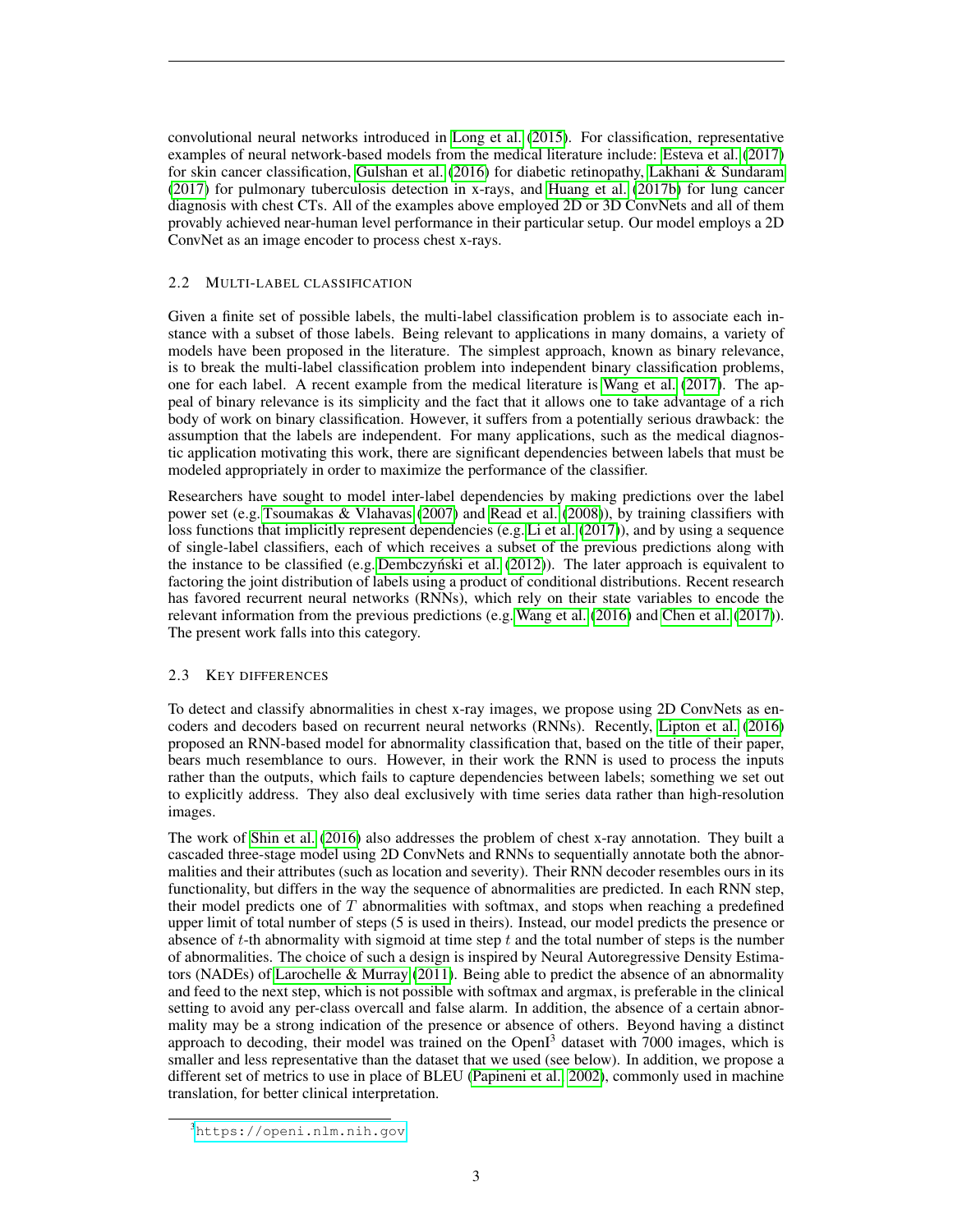In the non-medical setting, [Wang et al.](#page-11-0) [\(2016\)](#page-11-0) proposed a similar ConvNet–RNN architecture. Their choice of using an RNN decoder was also motivated by the desire to model label dependencies. However, they perform training and inference in the manner of [Shin et al.](#page-10-0) [\(2016\)](#page-10-0). Another example of this combination of application, architecture, and inference comes from [Chen et al.](#page-9-1) [\(2017\)](#page-9-1) whose work focused on eliminating the need to use a pre-defined label order for training. We show in the experiments that ordering does not seem to impose as a significant constraint when models are sufficiently trained.

Finally, [Wang et al.](#page-11-1) [\(2017\)](#page-11-1) proposed a 2D ConvNet for classifying abnormalities in chest x-ray images. However, they used a simple binary relevance approach to predict the labels. As we mentioned earlier, there is strong clinical evidence to suggest that labels do in fact exhibit dependencies that we attempt to model. They also presented the largest public x-ray dataset to date ("ChestX-ray8"). Due to its careful curation and large volume, such a collection is a more realistic retrospective clinical study than OpenI and therefore better suited to developing and benchmarking models. Consequently, we use "ChestX-ray8" to train and evaluate our model. And it should be noted that unlike [Wang et al.](#page-11-1) [\(2017\)](#page-11-1), we train our models from scratch to ensure that the image encoding best captures the features of x-ray images as opposed to natural images.

## 3 MODELS

The following notations are used throughout the paper. Denote x as an input image, and  $x \in$  $\mathcal{R}^{w \times h \times c}$  where w, h and c represent width, height, and channel. Denote y as a binary vector of dimensionality  $T$ , the total number of abnormalities. We used superscripts to indicate a specific dimensionality. Thus, given a specific abnormality t,  $y^t = 0$  indicates its absence and  $y^t = 1$  its presence. We use subscripts to index a particular example, for instance,  $\{x_i, y_i\}$  is the *i*-th example. In addition,  $\theta$  denotes the union of parameters in a model. We also use m to represent a vector with each element  $\mathbf{m}^t$  as the mean of a Bernoulli distribution.

#### 3.1 DENSELY CONNECTED IMAGE ENCODER

A recent variant of Convolutional Neural Network (ConvNet) is proposed in [Huang et al.](#page-9-5) [\(2017a\)](#page-9-5), dubbed as Densely Connected Networks (DenseNet). As a direct extension of Deep Residual Networks [\(He et al., 2016\)](#page-9-6) and Highway Networks [\(Srivastava et al., 2015\)](#page-10-15), the key idea behind DenseNet is to establish shortcut connections from all pairs of layers at different depth of a very deep neural network. It has been argued in [Huang et al.](#page-9-5) [\(2017a\)](#page-9-5) that, as the result of the extensive and explicit feature reuse in DenseNets, they are both computationally and statistically more efficient. This property is particularly desirable in dealing with medical imaging problems where the number of training examples are usually limited and overfitting tends to prevail in models with more than tens of millions of parameters.

We therefore propose a model based on the design of DenseNets while taking into account the peculiarity of medical problems at hand. Firstly, the inputs of the model are of much higher resolutions. Lower resolution, typically with  $256 \times 256$ , may be sufficient in dealing with problems related to natural images, photos and videos, a higher resolution, however, is often necessary to faithfully represent regions in images that are small and localized. Secondly, the proposed model is much smaller in network depth. While there is ample evidence suggesting the use of hundreds of layers, such models typically require hundreds of thousands to millions of examples to train. Large models are prone to overfitting with one tenth the training data. Figure [1](#page-4-0) highlights such a design.

#### <span id="page-3-1"></span>3.2 INDEPENDENT PREDICTION OF LABELS

Ignoring the nature of conditional dependencies among the indicators,  $y<sup>t</sup>$ , one could establish the following probabilistic model:

<span id="page-3-0"></span>
$$
P(\mathbf{y}|\mathbf{x}) = \prod_{t=1}^{T} P(\mathbf{y}^t|\mathbf{x}).
$$
\n(1)

Equ [\(1\)](#page-3-0) assumes that knowing one label does not provide any additional information about any other label. Therefore, in principle, one could build a separate model for each  $y<sup>t</sup>$  which do not share any parameters. However, it is common in the majority of multi-class settings to permit a certain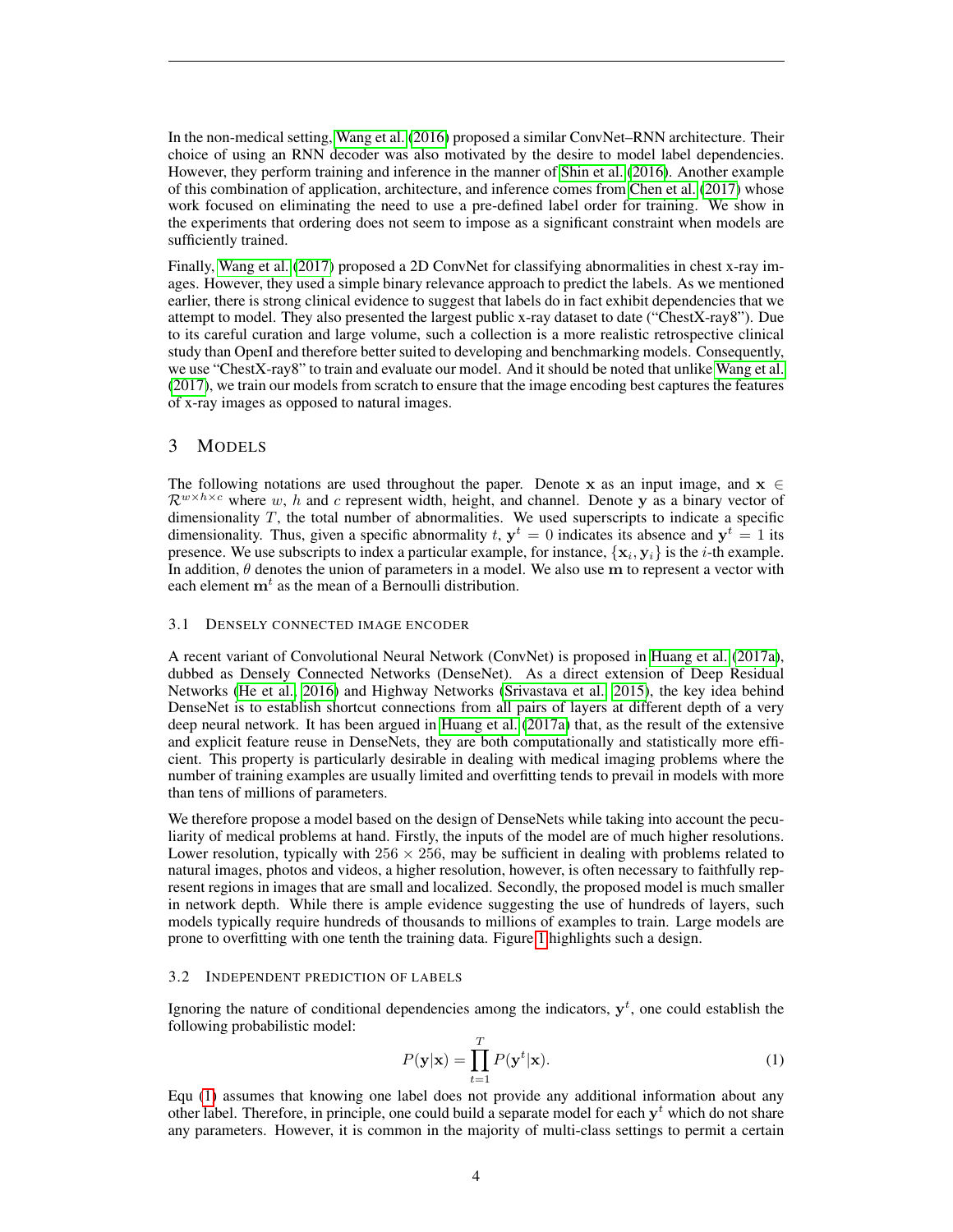<span id="page-4-0"></span>

Figure 1: The input image is encoded by a densely connected convolutional neural network (top). Similar to DenseNets from [Huang et al.](#page-9-5) [\(2017a\)](#page-9-5), our variant consists of DenseBlocks and TransitionBlocks. Within each DenseBlock, there are several ConvBlocks. The resulting encoded representation of the input is a vector that captures the higher-order semantics that are useful for the decoding task.  $K$  is the growth rate in [Huang et al.](#page-9-5) [\(2017a\)](#page-9-5),  $S$  is the stride. We also include the filter and pooling dimensionality when applicable. Unlike a DenseNet that has 16 to 32 ConvBlock within a DenseBlock, our model uses 4 in order to keep the total number of parameters small. Our proposed RNN decoder is illustrated on the bottom right.

degree of parameter sharing among individual classifiers, which encourages the learned features to be reused among them. Furthermore, sharing alleviates the effect of overfitting as the exampleparameter ratio is much higher.

## 3.2.1 TRAINING

During training, the model optimizes the following Maximum Log-likelihood Estimate (MLE) criteria:

$$
\mathcal{L}_{\alpha} = \arg \max_{\theta} \sum_{t=1}^{T} \log P(\mathbf{y}^t | \mathbf{x}, \theta)
$$
 (2)

where  $P(\mathbf{y}^t|\mathbf{x},\theta)$  is a Bernoulli distribution with its mean  $\mathbf{m}^t$  parameterized by the model. In particular,  $\mathbf{m}^t = \text{sigmoid}(f(\mathbf{x}, \theta)).$ 

#### 3.2.2 INFERENCE

As labels are considered independent and during the inference, a binary label is generated for each factor independently with  ${\bf y}^{t^*} = \arg \max P({\bf y}^t | {\bf x}, \theta)$ . This is equivalent to setting the classification threshold to 0.5.

#### <span id="page-4-2"></span>3.3 EXPLOITING HIGHER-ORDER DEPENDENCIES AMONG LABELS

As discussed in length in Section [1,](#page-0-0) it is hardly true that abnormalities are independent from each other. Hence the assumption made by Equ [\(1\)](#page-3-0) is undoubtably too restrictive. In order to treat the multi-label problem in its full generality, we can begin with the following factorization, which makes no assumption of independence:

<span id="page-4-1"></span>
$$
P(\mathbf{y}|\mathbf{x}) = P(\mathbf{y}^0|\mathbf{x})P(\mathbf{y}^1|\mathbf{y}^0,\mathbf{x})\dots P(\mathbf{y}^T|\mathbf{y}^0,\dots,\mathbf{y}^{T-1},\mathbf{x}).
$$
\n(3)

Here, the statistical dependencies among the indicators,  $y^t$ , are explicitly modeled within each factor so the absence or the presence of a particular abnormality may suggest the absence or presence of others.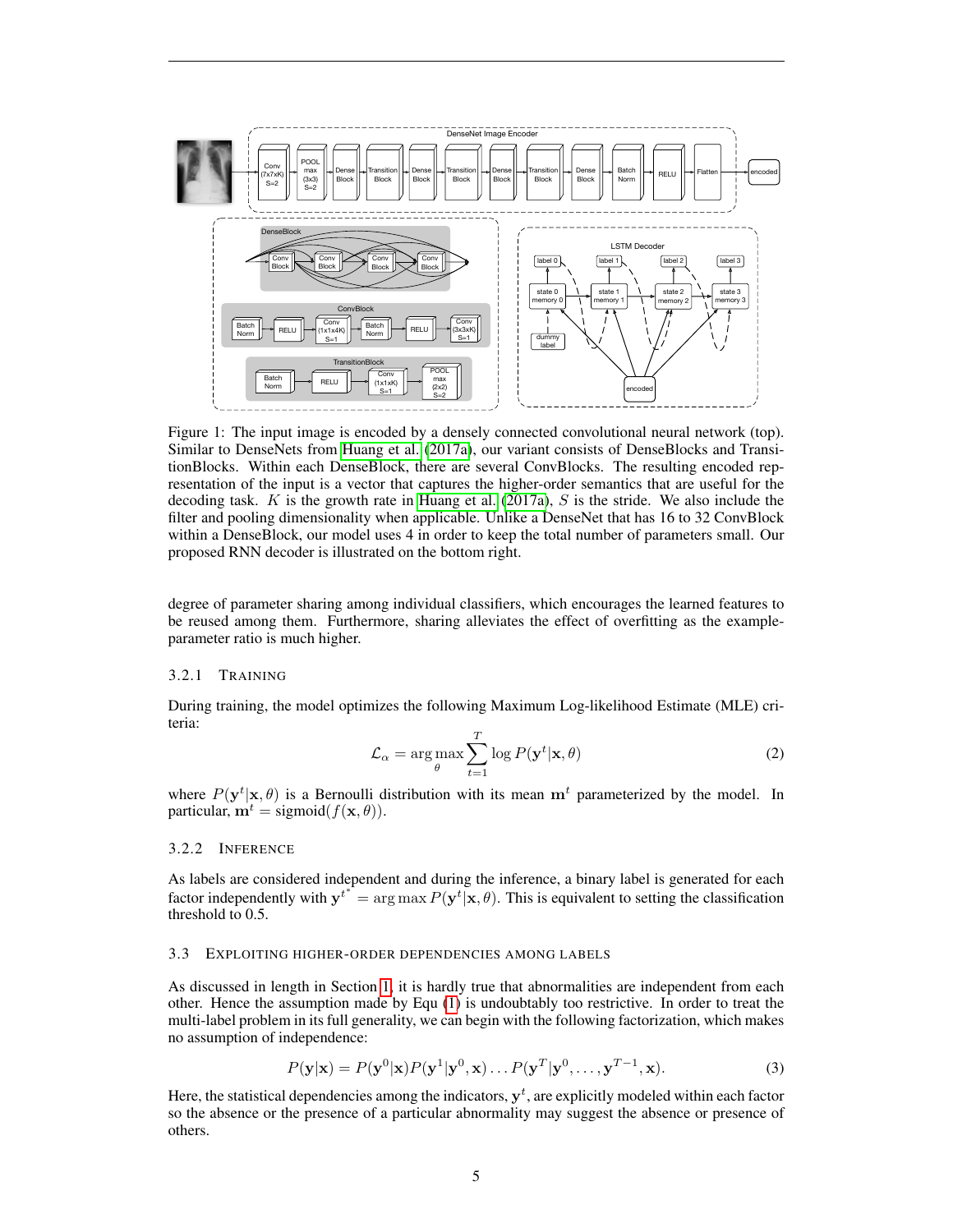The factorization in Equ  $(3)$  has been the central study of many recent models. [Bengio & Bengio](#page-9-7) [\(2000\)](#page-9-7) proposed the first neural network based model, refined by [Larochelle & Murray](#page-10-13) [\(2011\)](#page-10-13) and [Gregor et al.](#page-9-8) [\(2014\)](#page-9-8), all of which used the model in the context of unsupervised learning in small discrete data or small image patches. Recently [Sutskever et al.](#page-11-3) [\(2014\)](#page-11-3); [Cho et al.](#page-9-9) [\(2014\)](#page-9-9) popularized the so-called "sequence-to-sequence" model where a Recurrent Neural Network (RNN) decoder models precisely the same joint distribution while conditioned on the output of an encoder. Compared with the previous work, RNNs provide a more general framework to model Equ [\(3\)](#page-4-1) and an unmatched proficiency in capturing long term dependencies when  $K$  is large.

We therefore adopt the Long-short Term Memory Networks (LSTM) [\(Hochreiter & Schmidhuber,](#page-9-10) [1997\)](#page-9-10) and treat the multi-label classification as sequence prediction with a fixed length. The formulation of our LSTM is particularly similar to those used in image and video captioning [\(Xu et al.,](#page-11-4) [2015;](#page-11-4) [Yao et al., 2015\)](#page-11-5), but without the use of an attention mechanism and without the need of learning when to stop.

Given an input x, the same DenseNet-based encoder of Section [3.2](#page-3-1) is applied to produce a lower dimensional vector representation of it with

$$
x_{\text{enc}} = f_{\text{enc}}(x) \tag{4}
$$

For the decoder,  $x_{enc}$  is used to initialize both the states and memory of an LSTM with

$$
\mathbf{h}_0 = f_{h_0}(\mathbf{x}_{enc}) \qquad \mathbf{c}_0 = f_{c_0}(\mathbf{x}_{enc}) \tag{5}
$$

where  $f_{h_0}$  and  $f_{c_0}$  are standard feedforward neural networks with one hidden layer. With  $h_0$  and  $c_0$ , the LSTM decoder is parameterized as

$$
\mathbf{g}_i^t = \text{sigmoid}(\mathbf{x}_{\text{enc}} \mathbf{W}_i + \mathbf{h}^{t-1} \mathbf{U}_i + \mathbf{y}^{t-1} \mathbf{V}_i + \mathbf{b}_i)
$$
(6)

$$
\mathbf{g}_o^t = \text{sigmoid}(\mathbf{x}_{\text{enc}} \mathbf{W}_o + \mathbf{h}^{t-1} \mathbf{U}_o + \mathbf{y}^{t-1} \mathbf{V}_o + \mathbf{b}_o) \tag{7}
$$

$$
\mathbf{g}_f^t = \text{sigmoid}(\mathbf{x}_{\text{enc}} \mathbf{W}_f + \mathbf{h}^{t-1} \mathbf{U}_f + \mathbf{y}^{t-1} \mathbf{V}_f + \mathbf{b}_f)
$$
(8)

$$
\mathbf{g}_g^t = \mathbf{x}_{\text{enc}} \mathbf{W}_g + \mathbf{h}^{t-1} \mathbf{U}_g + \mathbf{y}^{t-1} \mathbf{V}_g + \mathbf{b}_g \tag{9}
$$

$$
\mathbf{c}^t = \mathbf{g}_f^t \odot \mathbf{c}^{t-1} + \mathbf{g}_i^t \odot \tanh(\mathbf{g}_g^t)
$$
 (10)

$$
\mathbf{h}^t = \mathbf{g}_o^t \odot \tanh(\mathbf{c}^t) \tag{11}
$$

$$
\mathbf{m}^t = \text{sigmoid}(\mathbf{h}^t \mathbf{q}^T + b_l) \tag{12}
$$

where model parameters consist of three matrices  $W_s$ , Us, Vs, vectors bs and a scalar  $b_l$ . y is a vector code of the ground truth labels that respects a fixed ordering, with each element being either 0 or 1. All the vectors, including hs, gs, cs, bs, q and y are row vectors such that the vector-matrix multiplication makes sense.  $\odot$  denotes the element-wise multiplication. Both sigmoid and tanh are element-wise nonlinearities. For brevity, we summarize one step of decoder computation as

$$
\mathbf{m}^t = f_{\text{dec}}(\mathbf{x}_{\text{enc}}, \mathbf{y}^{t-1}, \mathbf{h}^{t-1})
$$
\n(13)

where the decoder LSTM computes sequentially the mean of a Bernoulli distribution. With Equ [\(3\)](#page-4-1), each of its factor may be rewritten as

$$
P(\mathbf{y}^t | \mathbf{y}^0, \dots, \mathbf{y}^{t-1}, \mathbf{x}) = P(\mathbf{y}^t = 1)^{\mathbf{m}^t} P(\mathbf{y}^t = 0)^{(1 - \mathbf{m}^t)}
$$
(14)

#### <span id="page-5-0"></span>3.3.1 THE DESIGN CHOICE OF SIGMOID

The choice of using sigmoid to predict  $y_t$  is by design. Standard sequence-to-sequence models often use softmax to predict one out of T classes and thus need to learn explicitly an "end-ofsequence" class. This is not desirable in our context due to the sparseness of the labels, resulting in the learned decoder being strongly biased towards predicting "end-of-sequence" while missing infrequently appearing abnormalities. Secondly, during the inference of the softmax based RNN decoder, the prediction at the current step is largely based on the presence of abnormalities at all previous steps due to the use of argmax. However, in the medical setting, the absence of previously predicted abnormalities may also be important. Sigmoid conveniently addresses these issues by explicitly predicting 0 or 1 at each step and it does not require the model to learn when to stop; the decoder always runs for the same number of steps as the total number of classes. Figure [1](#page-4-0) contains the overall architecture of the decoder.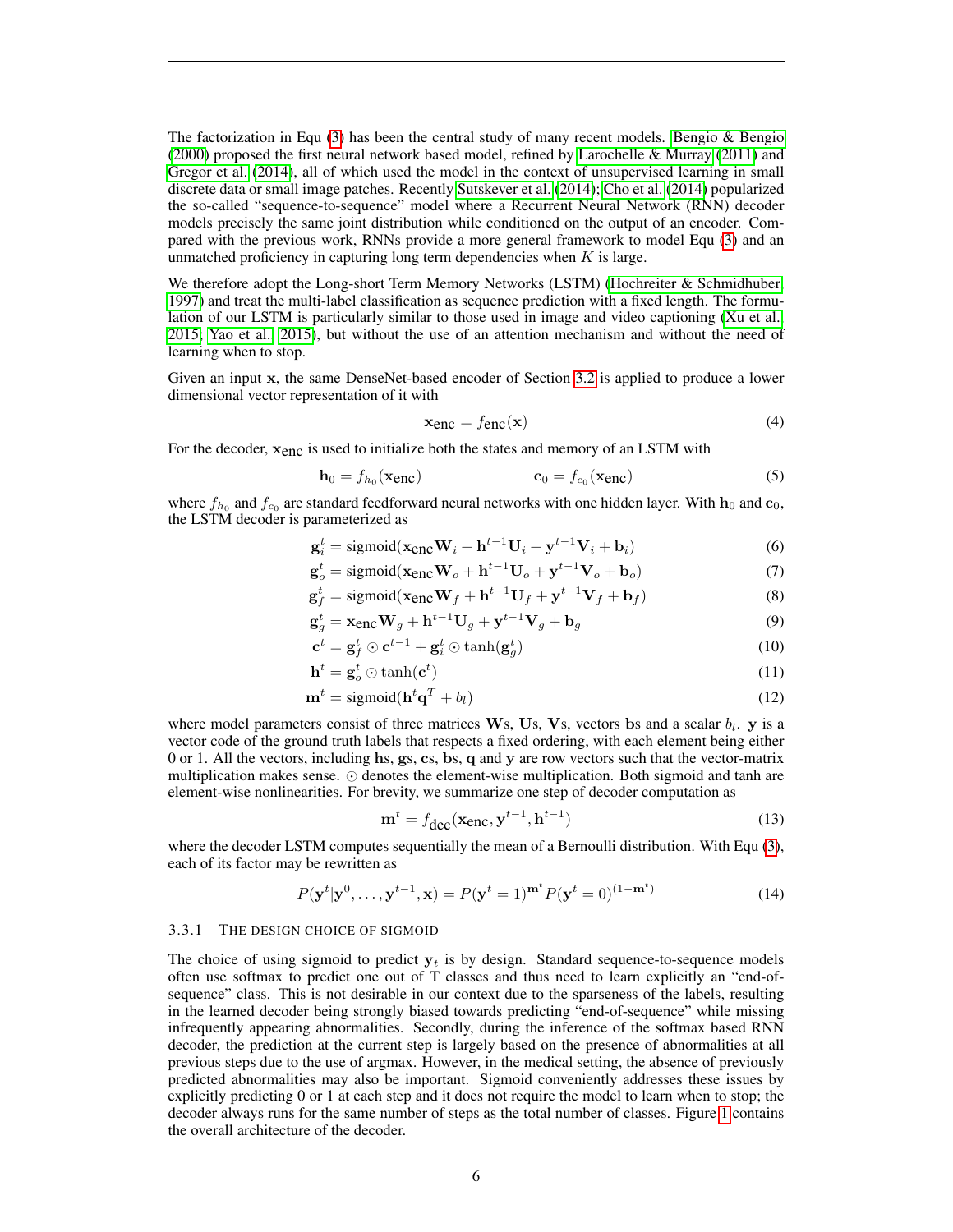## 3.3.2 TRAINING

During training, the model optimizes

$$
\mathcal{L}_{\beta} = \arg \max_{\theta} \sum_{t=1}^{T} \log P(\mathbf{y}^k | \mathbf{y}^0, \dots, \mathbf{y}^{t-1}, \mathbf{x}, \theta)
$$
\n(15)

Compared with Equ [\(1\)](#page-3-0), the difference is the explicit dependencies among  $y<sup>t</sup>$ s. One may also notice that such a factorization is not unique – in fact, there exist  $T!$  different orderings. Although mathematically equivalent, in practice, some of the orderings may result in a model that is easier to train. We investigate in Section [4](#page-6-0) the impact of such decisions with two distinct orderings.

#### 3.3.3 INFERENCE

The inference of such a model is unfortunately intractable as  $y^* = \arg \max_{y} P(y^0, \dots, y^T | x)$ . Beam search [\(Sutskever et al., 2014\)](#page-11-3) is often used as an approximation. We have found in practice that greedy search, which is equivalent to beam search with size 1, results in similar performance due to the binary sampling nature of each  $y<sup>t</sup>$ , and use it throughout the experiments. It is equivalent to setting 0.5 as the discretization threshold on each of the factors.

## <span id="page-6-0"></span>4 EXPERIMENTS

## 4.1 DATASET

To verify the efficacy of the proposed models in medical diagnosis, we conduct experiments on the dataset introduced in [Wang et al.](#page-11-1) [\(2017\)](#page-11-1). It is to-date the largest collection of chest x-rays that is publicly available. It contains in total 112,120 frontal-view chest x-rays each of which is associated with the absence or presence of 14 abnormalities. The dataset is originally released in PNG format, with each image rescaled to  $1024 \times 1024$ .

As there is no standard split for this dataset, we follow the guideline in [Wang et al.](#page-11-1) [\(2017\)](#page-11-1) to randomly split the entire dataset into 70% for training, 10% for validation and 20% for training<sup>4</sup>. The authors of [Wang et al.](#page-11-1) [\(2017\)](#page-11-1) noticed insignificant performance difference with different random splits, as confirmed in our experiments by the observation that the performance on validation and test sets are consistent with each other.

#### <span id="page-6-1"></span>4.2 PERFORMANCE METRICS

As the dataset is relatively new, the complete set of metrics have yet to be established. In this work, the following metrics are considered, and their advantage and drawbacks outlined below.

- 1. Negative log-probability of the test set (NLL). This metric has a direct and intuitive probabilistic interpretation: The lower the NLL, the more likely the ground truth label. However, it is difficult to associate it with a clinical interpretation. Indeed, it does not directly reflect how accurate the model is at diagnosing cases with or without particular abnormalities.
- 2. Area under the ROC curves (AUC). This is the reported metric of [Wang et al.](#page-11-1) [\(2017\)](#page-11-1) and it is widely used in modern biostatistics to measure collectively the rate of true detections and false alarms. In particular, we define 4 quantities: (1) true positive as TP: model predicts 1 with ground truth 1. (2) true negative as TN: model predicts 0 with ground truth 0. (3) false positive as FP: model predicts 1 with ground truth 0. (4) false negative as FN: model predicts 0 with ground truth 1. Sensitivity (or recall) is computed as  $TP/(TP + FN)$  that measures the success of identifying abnormal cases. Specificity is  $TN/(TN + FP)$  that measures the success of not flagging normal cases as abnormal. The ROC curve has typically horizontal axis as (1-specificity) and vertical axis as sensitivity. Once  $P(y_i|x)$  is available, the curve is generated by varying the decision threshold to discretize the probability into either 0 or 1. Despite of its clinical relevance,  $P(\mathbf{y}_i|\mathbf{x})$  is

<sup>4</sup> available at [https://github.com/yaoli/chest\\_xray\\_14](https://github.com/yaoli/chest_xray_14)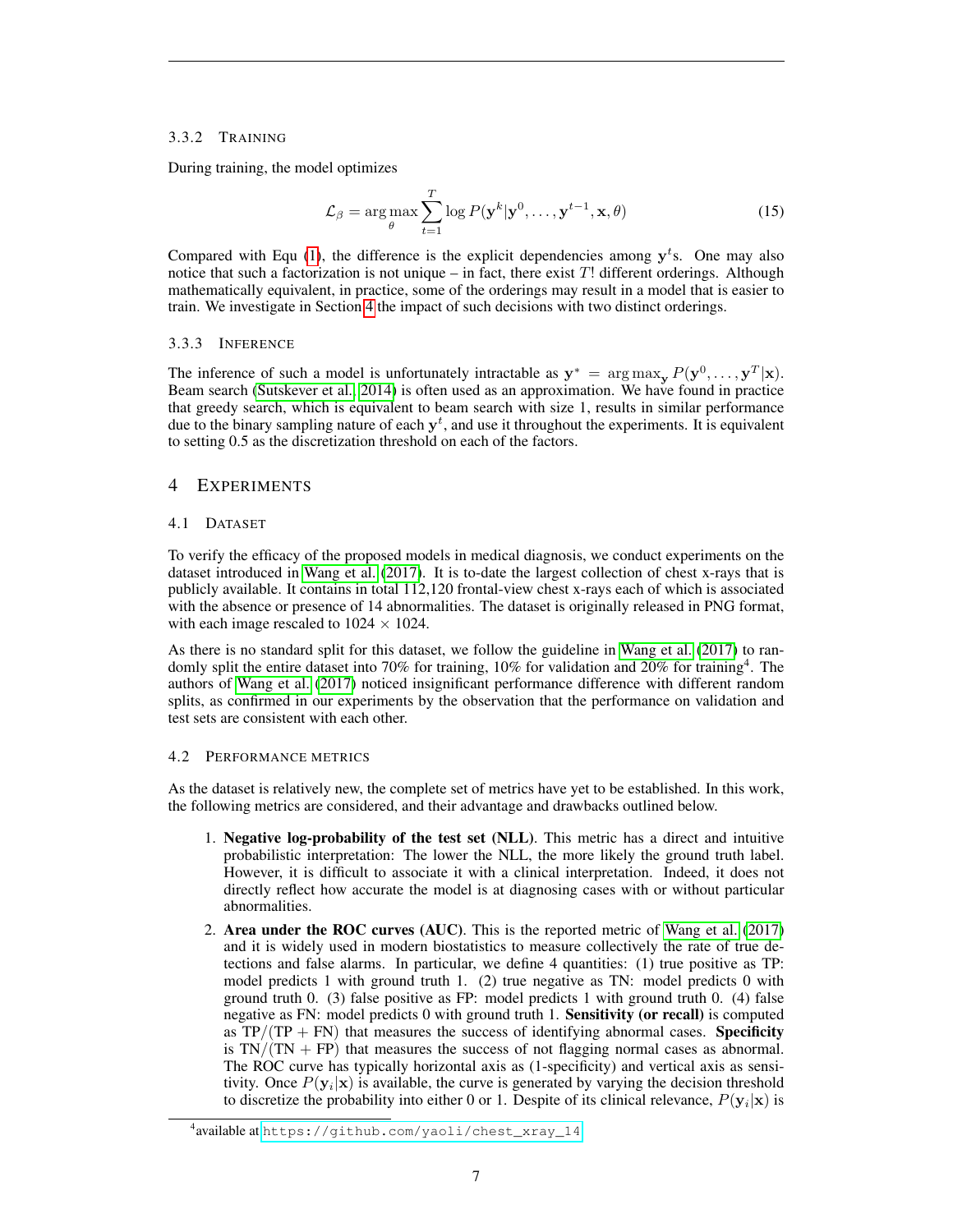intractable to compute with the model of Equ [\(3\)](#page-4-1) due to the need of marginalizing out other binary random variables. It is however straightforward to compute with the model of Equ [\(1\)](#page-3-0) due the independent factorization.

- 3. DICE coefficient. As a similarity measure over two sets, DICE coefficient is formulated as DICE( $y_\alpha, y_\beta$ ) =  $(2y_\alpha y_\beta)/(y_\alpha^2 + y_\beta^2) = 2TP/(2TP + FP + FN)$  with the maxima at 1 when  $y_{\alpha} \equiv y_{\beta}$ . Such a metric may be generalized in cases where  $y_{\alpha}$  is a predicted probability with  $y_{\alpha} = P(y|x)$  and  $y_{\beta}$  is the binary-valued ground truth, as is used in image segmentation tasks such as in [Ronneberger et al.](#page-10-5) [\(2015\)](#page-10-5); [Milletari et al.](#page-10-6) [\(2016\)](#page-10-6). We adopt such a generalization as our models naturally output probabilities.
- 4. Per-example sensitivity and specificity (PESS). The following formula is used to compute PESS

$$
PESS = \frac{1}{N} \sum_{i=1}^{N} \frac{\text{sensitivity}(\hat{\mathbf{y}}_i, \mathbf{y}_i) + \text{specificity}(\hat{\mathbf{y}}_i, \mathbf{y}_i)}{2}
$$
(16)

where  $N$  is the size of the test set. Notice that the computation of sensitivity and specificity requires a binary prediction vector. Therefore, without introducing any thresholding bias, we use

$$
\hat{\mathbf{y}}_i = \begin{cases} 1 & P(\mathbf{y}_i|\mathbf{x}_i) > 0.5 \\ 0 & \text{otherwise} \end{cases}
$$

5. Per-class sensitivity and specificity (PCSS). Unlike PESS, the following formula is used to compute PCSS

$$
PCSS = \frac{1}{T} \sum_{t=1}^{T} \frac{\text{sensitivity}(\hat{\mathbf{y}}_i^t, \mathbf{y}_i^t) + \text{specificity}(\hat{\mathbf{y}}_i^t, \mathbf{y}_i^t)}{2}
$$
(17)

where  $\hat{\mathbf{y}}_i^t$  follows the same threshold of 0.5 as in PESS. Unlike PCSS where the average is over examples, PCSS averages over abnormalities instead.

## 4.3 TRAINING PROCEDURES

Three types of models are tuned on the training set. We have found that data augmentation is crucial in combatting the overfitting in all of our experiments despite their relatively small size. In particular, the input image of resolution  $512 \times 512$  is randomly translated in 4 directions by 25 pixels, randomly rotated from -15 to 15 degrees, and randomly scaled between 80% and 120%. Furthermore, the ADAM optimizer [Kingma & Ba](#page-10-16) [\(2015\)](#page-10-16) is used with an initial learning rate of 0.001 which is multiplied by 0.9 whenever the performance on the validation set does not improve during training. Early stop is applied when the performance on the validation set does not improve for 10,000 parameter updates. All the reported metrics are computed on the test set with models selected with the metric in question on the validation set.

In order to ensure a fair comparison, we constrain all models to have roughly the same number of parameters. For model<sub>a</sub>, where labels are considered independent, a much higher network growth rate is used for the encoder. For model<sub> $b_1$ </sub> and model<sub> $b_2$ </sub> where LSTMs are used as decoders, the encoders are narrower. The exact configuration of three models is shown in Table [1.](#page-7-0) In addition, we investigate the effect of ordering in the factorization of Equ  $(3)$ . In particular, model<sub>b1</sub> sorts labels by their frequencies in the training set while model $b_1$  orders them alphabetically. All models are trained with MLE with the weighted cross-entropy loss introduced in [Wang et al.](#page-11-1) [\(2017\)](#page-11-1). All models are trained end-to-end from scratch, without any pre-training on ImageNet data.

<span id="page-7-0"></span>Table 1: Hyper-parameter configuration of three models. To ensure the fairness of the comparison, we deliberately reduce the capacity of the encoder for model<sub> $b_1$ </sub> and model<sub> $b_2$ </sub> to match the total number of parameters of model $_a$ .

|                    | # of dense block $\times$ # of conv block   growth rate   LSTM dim.   total # of params |    |                          |                   |
|--------------------|-----------------------------------------------------------------------------------------|----|--------------------------|-------------------|
| model <sub>a</sub> |                                                                                         | 38 | $\overline{\phantom{0}}$ | $0.007\mathrm{K}$ |
| $model_{b_1,b_2}$  | $4 \times$                                                                              | 19 | 100                      | 1.016K            |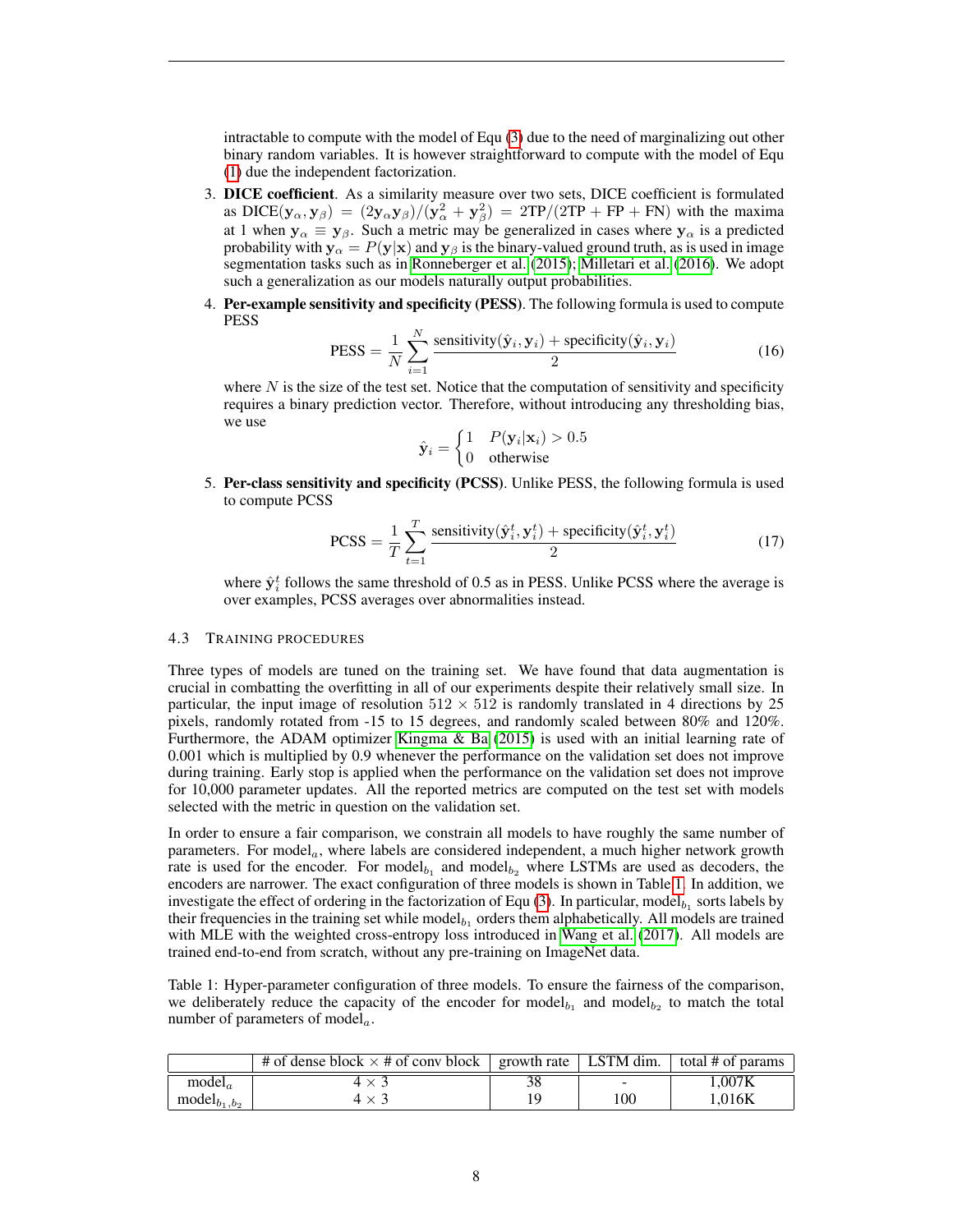#### 4.4 QUANTITATIVE RESULTS

The AUC per abnormality is shown in Table [2,](#page-8-0) computed based on the marginal distribution of  $P(y|x)$ . Only model<sub>a</sub> is included as such marginals are in general intractable for the other two due to the dependencies among  $y<sup>t</sup>$ s. In addition, Table [3](#page-8-1) compares all three models based on the proposed metrics from Section [4.2.](#page-6-1) It can be observed that our baseline model significantly outperformed the previous state-of-the-art. According to Table [3,](#page-8-1) considering label dependencies brings significant benefits in all 4 metrics and the impact of ordering seems to be marginal when the model is sufficiently trained.

<span id="page-8-0"></span>Table 2: Fifteen abnormalities and their AUCs, including the average AUC over all abnormalities. The model is trained without pre-training or feature extraction from ImageNet. The model corre-sponds to the one in Section [3.2](#page-3-1) where  $y<sup>t</sup>$ s are considered independent. This table excludes the model from Section [3.3](#page-4-2) because AUC requires  $P(y^t|x)$ , which is in general intractable.

| abnormality   | Wang et al. $(2\overline{017})$ | model <sub>a</sub> |
|---------------|---------------------------------|--------------------|
| atelectasis   | 0.716                           | 0.772              |
| cardiomegaly  | 0.807                           | 0.904              |
| effusion      | 0.784                           | 0.859              |
| infiltration  | 0.609                           | 0.695              |
| mass          | 0.706                           | 0.792              |
| nodule        | 0.671                           | 0.717              |
| pneumonia     | 0.633                           | 0.713              |
| pneumothorax  | 0.806                           | 0.841              |
| consolidation | 0.708                           | 0.788              |
| edema         | 0.835                           | 0.882              |
| emphysema     | 0.815                           | 0.829              |
| fibrosis      | 0.769                           | 0.767              |
| PT            | 0.708                           | 0.765              |
| hernia        | 0.767                           | 0.914              |
| A.V.G.        | 0.738                           | 0.798              |
| no finding    |                                 | 0.762              |

<span id="page-8-1"></span>Table 3: Test set performance on negative log-probability (NLL), DICE, per-example sensitivity (PESS) at a threshold 0.5 and per-class sensitivity and specificity (PCSS) at a threshold of 0.5. See Section [4.2](#page-6-1) for explanations of the metrics. In addition to model<sub>a</sub> used in Table [2,](#page-8-0) model<sub>b1</sub> and model $b_2$  corresponds to the model introduced in Section [3.3,](#page-4-2) with the difference in the ordering of the factorization in Equ [\(3\)](#page-4-1). model $_{b_1}$  sorts labels by their frequency in the training set in ascending order. As a comparison, model $_{b2}$  orders labels alphabetically according to the name of the abnormality.

|                     | NLL   | DICE  | PESS <sub>0.5</sub> | $PCSS_{0.5}$ |
|---------------------|-------|-------|---------------------|--------------|
| model <sub>a</sub>  | 4.474 | 0.261 | 0.752               | 0.665        |
| model <sub>h1</sub> | 4.099 | 0.310 | 0.765               | 0.676        |
| model <sub>b2</sub> | 3.848 | 0.310 | 0.767               | 0.677        |

# 5 CONCLUSION

To improve the quality of computer-assisted diagnosis of chest x-rays, we proposed a two-stage end-to-end neural network model that combines a densely connected image encoder with a recurrent neural network decoder. The first stage was chosen to address the challenges to learning presented by high-resolution medical images and limited training set sizes. The second stage was designed to allow the model to exploit statistical dependencies between labels in order to improve the accuracy of its predictions. Finally, the model was trained from scratch to ensure that the best application-specific features were captured. Our experiments have demonstrated both the feasibility and effectiveness of this approach. Indeed, our baseline model significantly outperformed the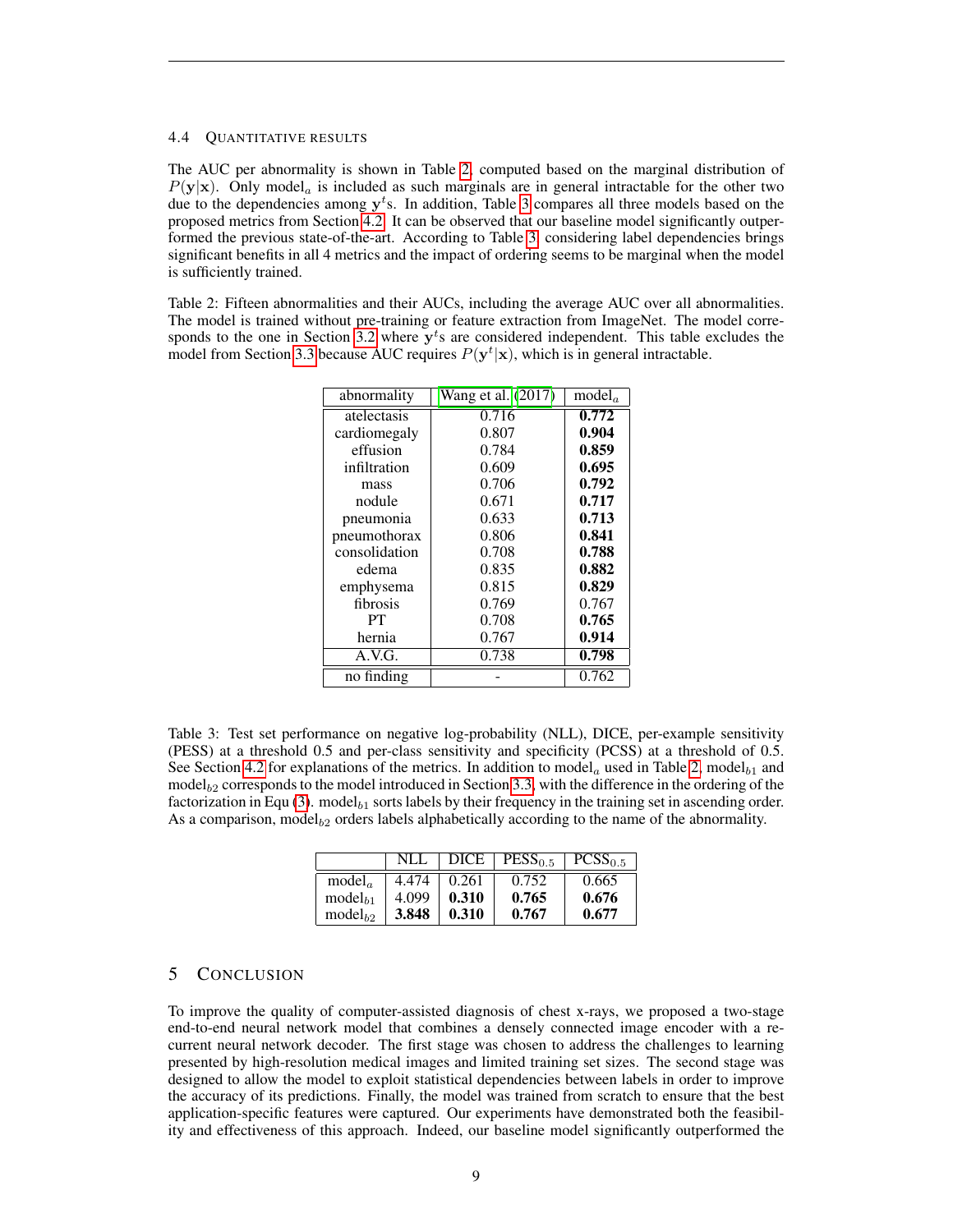current state-of-the-art. The proposed set of metrics provides a meaningful quantification of this performance and will facilitate comparisons with future work.

While a limited exploration into the value of learning interdependencies among labels yields promising results, additional experimentation will be required to further explore the potential of this methodology both as it applies specifically to chest x-rays and to medical diagnostics as a whole. One potential concern with this approach is the risk of learning biased interdependencies from a limited training set which does not accurately represent a realistic distribution of pathologies – if every example of cardiomegaly is also one of cardiac failure, the model may learn to depend too much on the presence of other patterns such as edemas which do not always accompany enlargement of the cardiac silhouette. This risk is heightened when dealing with data labeled with a scheme which mixes pathologies, such as pneumonia, with patterns symptomatic of those pathologies, such as consolidation. The best approach to maximizing feature extraction and leveraging interdependencies among target labels likely entails training from data labeled with an ontology that inherently poses some consistent known relational structure. This will be the endpoint of a future study.

## **REFERENCES**

- <span id="page-9-7"></span>Yoshua Bengio and Samy Bengio. Modeling high-dimensional discrete data with multi-layer neural networks. In *Advances in Neural Information Processing Systems*, pp. 400–406, 2000.
- <span id="page-9-1"></span>Shang-Fu Chen, Yi-Chen Chen, Chih-Kuan Yeh, and Yu-Chiang Frank Wang. Order-free rnn with visual attention for multi-label classification. *Proceedings of the IEEE Conference on Computer Vision and Pattern Recognition*, 2017.
- <span id="page-9-9"></span>Kyunghyun Cho, Bart Van Merrienboer, Caglar Gulcehre, Dzmitry Bahdanau, Fethi Bougares, Hol- ¨ ger Schwenk, and Yoshua Bengio. Learning phrase representations using rnn encoder-decoder for statistical machine translation. 2014.
- <span id="page-9-4"></span>Krzysztof Dembczyński, Willem Waegeman, and Eyke Hüllermeier. An analysis of chaining in multi-label classification. In *Proceedings of the 20th European Conference on Artificial Intelligence*, ECAI'12, pp. 294–299, Amsterdam, The Netherlands, The Netherlands, 2012. IOS Press. ISBN 978-1-61499-097-0. doi: 10.3233/978-1-61499-098-7-294. URL [https:](https://doi.org/10.3233/978-1-61499-098-7-294) [//doi.org/10.3233/978-1-61499-098-7-294](https://doi.org/10.3233/978-1-61499-098-7-294).
- <span id="page-9-0"></span>J. Deng, W. Dong, R. Socher, L.-J. Li, K. Li, and L. Fei-Fei. ImageNet: A Large-Scale Hierarchical Image Database. In *CVPR09*, 2009.
- <span id="page-9-2"></span>Andre Esteva, Brett Kuprel, Roberto A Novoa, Justin Ko, Susan M Swetter, Helen M Blau, and Sebastian Thrun. Dermatologist-level classification of skin cancer with deep neural networks. *Nature*, 542(7639):115–118, 2017.
- <span id="page-9-8"></span>Karol Gregor, Ivo Danihelka, Andriy Mnih, Charles Blundell, and Daan Wierstra. Deep autoregressive networks. In *International Conference on Machine Learning*, pp. 1242–1250, 2014.
- <span id="page-9-3"></span>Varun Gulshan, Lily Peng, Marc Coram, Martin C Stumpe, Derek Wu, Arunachalam Narayanaswamy, Subhashini Venugopalan, Kasumi Widner, Tom Madams, Jorge Cuadros, et al. Development and validation of a deep learning algorithm for detection of diabetic retinopathy in retinal fundus photographs. *Jama*, 316(22):2402–2410, 2016.
- <span id="page-9-6"></span>Kaiming He, Xiangyu Zhang, Shaoqing Ren, and Jian Sun. Deep residual learning for image recognition. In *Proceedings of the IEEE conference on computer vision and pattern recognition*, pp. 770–778, 2016.
- <span id="page-9-10"></span>Sepp Hochreiter and Jürgen Schmidhuber. Long short-term memory. *Neural computation*, 9(8): 1735–1780, 1997.
- <span id="page-9-5"></span>Gao Huang, Zhuang Liu, Laurens van der Maaten, and Kilian Q Weinberger. Densely connected convolutional networks. In *Proceedings of the IEEE Conference on Computer Vision and Pattern Recognition*, 2017a.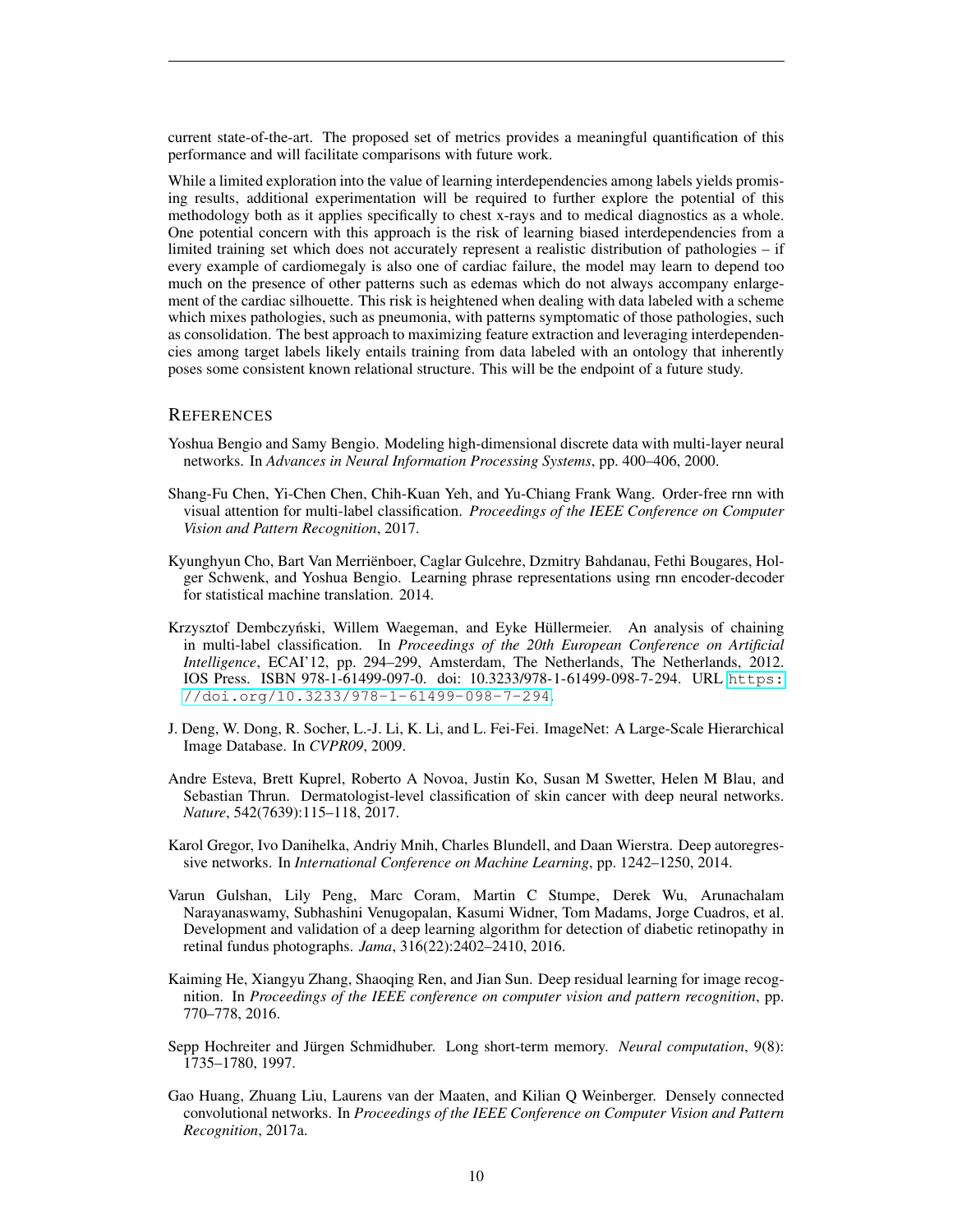<span id="page-10-9"></span>Peng Huang, Seyoun Park, Rongkai Yan, Junghoon Lee, Linda C Chu, Cheng T Lin, Amira Hussien, Joshua Rathmell, Brett Thomas, Chen Chen, et al. Added value of computer-aided ct image features for early lung cancer diagnosis with small pulmonary nodules: A matched case-control study. *Radiology*, pp. 162725, 2017b.

<span id="page-10-16"></span>Diederik Kingma and Jimmy Ba. Adam: A method for stochastic optimization. 2015.

- <span id="page-10-8"></span>Paras Lakhani and Baskaran Sundaram. Deep learning at chest radiography: Automated classification of pulmonary tuberculosis by using convolutional neural networks. *Radiology*, pp. 162326, 2017.
- <span id="page-10-13"></span>Hugo Larochelle and Iain Murray. The neural autoregressive distribution estimator. In *Proceedings of the Fourteenth International Conference on Artificial Intelligence and Statistics*, pp. 29–37, 2011.
- <span id="page-10-4"></span>Yann LeCun, Léon Bottou, Yoshua Bengio, and Patrick Haffner. Gradient-based learning applied to document recognition. *Proceedings of the IEEE*, 86(11):2278–2324, 1998.
- <span id="page-10-11"></span>Yuncheng Li, Yale Song, and Jiebo Luo. Improving pairwise ranking for multi-label image classification. *CoRR*, abs/1704.03135, 2017. URL <http://arxiv.org/abs/1704.03135>.
- <span id="page-10-12"></span>Zachary C Lipton, David C Kale, Charles Elkan, and Randall Wetzell. Learning to diagnose with lstm recurrent neural networks. In *International Conference on Learning Representations (ICLR)*, 2016.
- <span id="page-10-1"></span>Geert Litjens, Thijs Kooi, Babak Ehteshami Bejnordi, Arnaud Arindra Adiyoso Setio, Francesco Ciompi, Mohsen Ghafoorian, Jeroen AWM van der Laak, Bram van Ginneken, and Clara I Sánchez. A survey on deep learning in medical image analysis. *arXiv preprint arXiv:1702.05747*, 2017.
- <span id="page-10-7"></span>Jonathan Long, Evan Shelhamer, and Trevor Darrell. Fully convolutional networks for semantic segmentation. In *Proceedings of the IEEE Conference on Computer Vision and Pattern Recognition*, pp. 3431–3440, 2015.
- <span id="page-10-6"></span>Fausto Milletari, Nassir Navab, and Seyed-Ahmad Ahmadi. V-net: Fully convolutional neural networks for volumetric medical image segmentation. In *3D Vision (3DV), 2016 Fourth International Conference on*, pp. 565–571. IEEE, 2016.
- <span id="page-10-14"></span>Kishore Papineni, Salim Roukos, Todd Ward, and Wei-Jing Zhu. Bleu: a method for automatic evaluation of machine translation. In *Proceedings of the 40th annual meeting on association for computational linguistics*, pp. 311–318. Association for Computational Linguistics, 2002.
- <span id="page-10-3"></span>Adnan Qayyum, Syed Muhammad Anwar, Muhammad Majid, Muhammad Awais, and Majdi Alnowami. Medical image analysis using convolutional neural networks: A review. 2017.
- <span id="page-10-10"></span>Jesse Read, Bernhard Pfahringer, and Geoffrey Holmes. Multi-label classification using ensembles of pruned sets. In *ICDM*, pp. 995–1000. IEEE Computer Society, 2008. ISBN 978- 0-7695-3502-9. URL [http://dblp.uni-trier.de/db/conf/icdm/icdm2008.](http://dblp.uni-trier.de/db/conf/icdm/icdm2008.html#ReadPH08) [html#ReadPH08](http://dblp.uni-trier.de/db/conf/icdm/icdm2008.html#ReadPH08).
- <span id="page-10-5"></span>Olaf Ronneberger, Philipp Fischer, and Thomas Brox. U-net: Convolutional networks for biomedical image segmentation. In *International Conference on Medical Image Computing and Computer-Assisted Intervention*, pp. 234–241. Springer, 2015.
- <span id="page-10-2"></span>Dinggang Shen, Guorong Wu, and Heung-Il Suk. Deep learning in medical image analysis. *Annual Review of Biomedical Engineering*, (0), 2017.
- <span id="page-10-0"></span>Hoo-Chang Shin, Kirk Roberts, Le Lu, Dina Demner-Fushman, Jianhua Yao, and Ronald M Summers. Learning to read chest x-rays: recurrent neural cascade model for automated image annotation. In *Proceedings of the IEEE Conference on Computer Vision and Pattern Recognition*, pp. 2497–2506, 2016.

<span id="page-10-15"></span>Rupesh Kumar Srivastava, Klaus Greff, and Jürgen Schmidhuber. Highway networks. ICML, 2015.